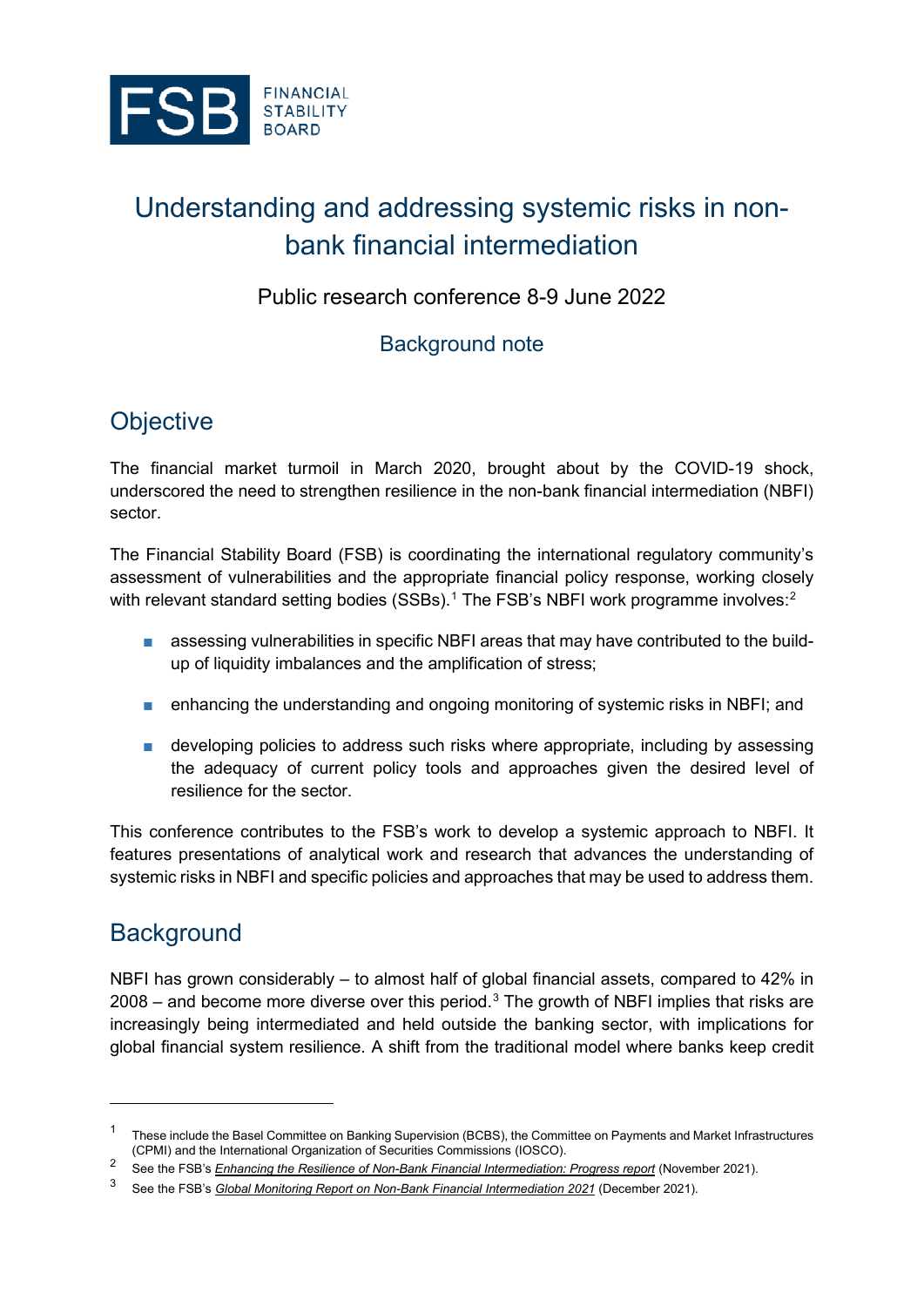risk on their balance sheets to a model where it is borne by end-investors, and traded in financial markets, means that financial system resilience depends less directly on bank buffers and more on the ability of investors to effectively manage market, credit and liquidity risk in times of stress. This in turn implies greater reliance on market liquidity and price signals for managing portfolios and the associated risks.

At the same time, increased reliance on NBFI has resulted in shifts to both the demand and supply of liquidity, as well as changes to their sensitivity in a given shock. On the one hand, the demand for liquidity has increased as the size of debt markets and the importance of investors (such as funds) offering liquidity on demand has grown. This growth may have been sustained by the low interest rate environment and other factors (e.g. tax treatment) that have encouraged debt accumulation and a search for yield by investors. On the other hand, the supply of market liquidity by banks – which continue to play a critical role in core funding markets – has not kept pace with this increase. In addition, greater interconnectedness among market participants has accentuated market stress through different parts of the system.

Understanding how the shift towards NBFI affects the amplification and transmission of shocks involves analysis of the interaction and propagation of risks from a system-wide perspective. Conceptually, such a system-wide perspective would combine the following layers: (i) an assessment of potential vulnerabilities and the resulting liquidity demands under stress across different non-bank financial institutions and markets; (ii) the identification and quantification, to the extent possible, of key interconnections that could propagate market stress across the global financial system; and (iii) an assessment of the potential interaction of vulnerabilities and interconnections, and their implications for the liquidity of core markets that underpin the functioning of the global financial system.

Policies to address systemic risk in NBFI will have to take into account the heterogeneity of the sector. The focus of policy work is to ensure that the toolkit is adequate and effective from a system-wide perspective, drawing on the lessons from the March 2020 market turmoil. Types of policies that could be considered include measures to: mitigate unexpected and significant shifts in liquidity demand; enhance the resilience of liquidity supply in stress; and enhance risk monitoring and preparedness of authorities and market participants. Finally, there is the question of the effects and potential role of public sector interventions.

### Structure of the conference and content of the sessions

The conference is structured in four sessions, with three papers presented in each session (see th[e annotated agenda](https://www.fsb.org/wp-content/uploads/R170522.pdf) for more details). One author for each paper will be invited to briefly present the main analysis and conclusions, followed by a discussant. **After the presentations by the authors and discussants in each session, the floor will be open for an exchange of views on the practical implications of this research and how it advances the understanding of systemic risks in NBFI and potential policy responses.**

Session 1 deals with liquidity imbalances in bond markets and implications for systemic risk; Session 2 discusses interconnectedness in NBFI; Session 3 covers data and tools to enhance risk assessment and monitoring of the NBFI sector; and Session 4 discusses policy tools and approaches to address systemic risk in NBFI. Background information on each of these sessions is presented below.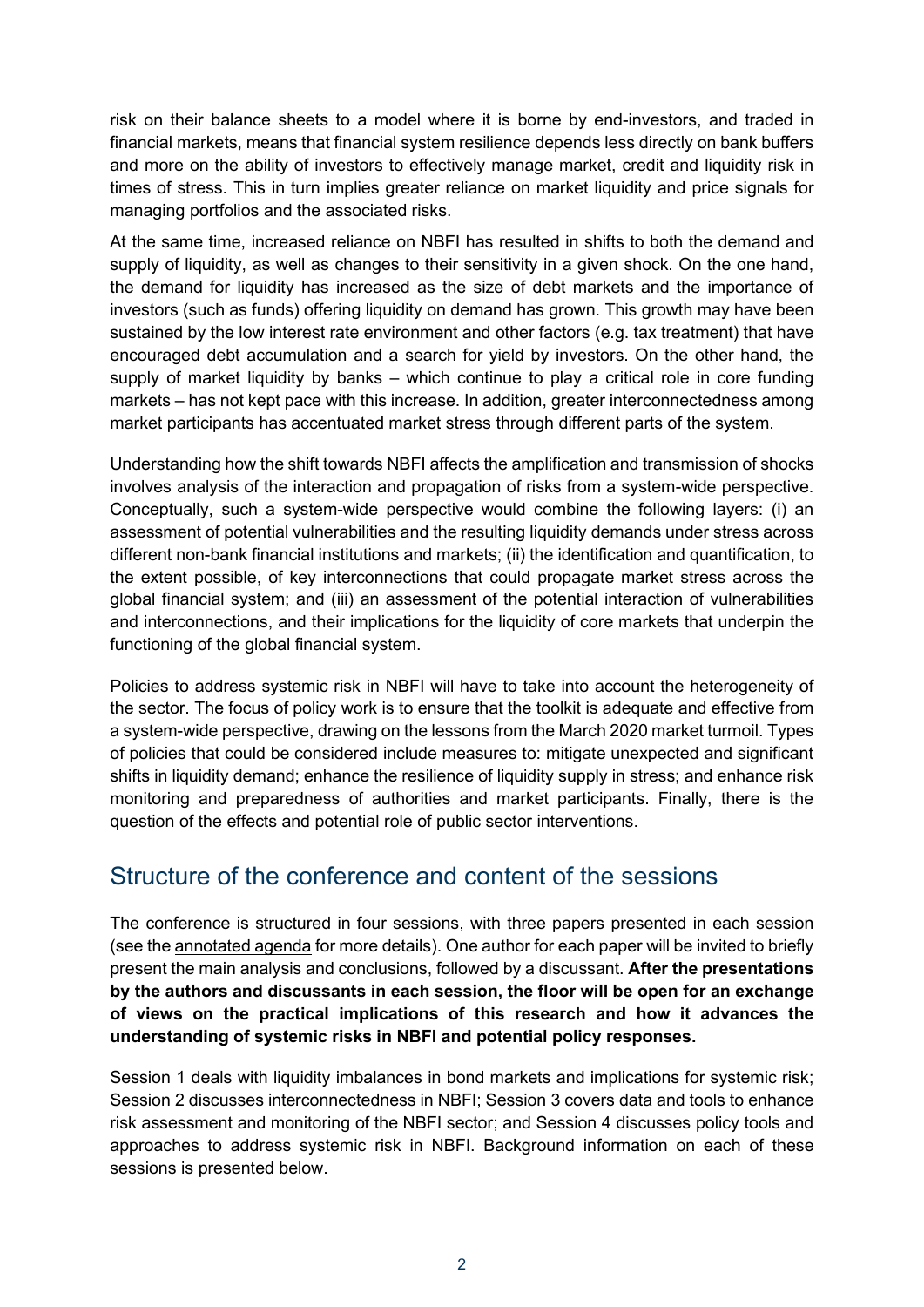#### Session 1: Liquidity imbalances in bond markets and implications for systemic risk

This session will discuss factors (both structural and conjunctural) responsible for sharp spikes in bond liquidity demand or reductions in liquidity supply in stress periods.

The availability of liquidity and its effective intermediation under stressed market conditions is a key determinant of the functioning and resilience of the NBFI ecosystem. Efficient and resilient market-based intermediation depends on the ability of market participants to manage risks efficiently and minimise market dislocations when adjusting their portfolios. These dislocations become more likely in the case of large imbalances between liquidity supply and demand in the event of a shock.

Changes to the financial system over the past decade may have resulted in shifts to both the demand and supply of liquidity, as well as changes to their sensitivity in a given shock. On the one hand, the demand for liquidity has increased as the size of debt markets and the importance of investors (such as funds) offering liquidity on demand has grown. On the other hand, the supply of market liquidity by banks – which continue to play a critical role in core funding markets – has not kept pace with this increase. The combination of these factors implies potentially larger swings in liquidity needs for a shock of a given size. In addition, the greater interconnectedness among market participants described above has accentuated market stress through different parts of the system.

Liquidity imbalances, especially in dealer-intermediated bond markets, can stem from unexpected and significant spikes in liquidity demand combined with insufficient liquidity supply at the system-wide level. Liquidity demand may increase as market participants seek to increase cash holdings while at the same time liquidity supply may decline due to deleveraging and reduction of market making services. This interaction can result in fire sales and the transmission of stress to other parts of the financial system and the economy. Fire sales could be the result of various dynamics including first-mover advantages arising from liquidity mismatches; the behaviour of leveraged investors in stress; and sudden and large margin calls from derivatives and securities positions.

Against this backdrop, the FSB is interested in understanding better the implications of the growth of bond markets and of changes to the investor base and role of dealers for systemic risk; the main drivers of liquidity imbalances in government and corporate bond<sup>[4](#page-2-0)</sup> markets during periods of stress; how different parts of the NBFI ecosystem contribute to liquidity imbalances in aggregate; and under what conditions could such imbalances result in systemwide stress.

Selected papers for this session touch upon a number of relevant issues and present evidence that bond markets are subject to large liquidity imbalances in periods of stress:

■ *Aramonte et al.* discusses structural shifts in intermediation and the importance of leverage fluctuations caused by changes in margin requirements to understand

<span id="page-2-0"></span><sup>4</sup> See IOSCO, *[Corporate Bond Markets – Drivers of Liquidity During COVID-19 Induced Market Stresses](https://www.iosco.org/library/pubdocs/pdf/IOSCOPD700.pdf)* (April 2022) for an analysis of liquidity in corporate bond markets.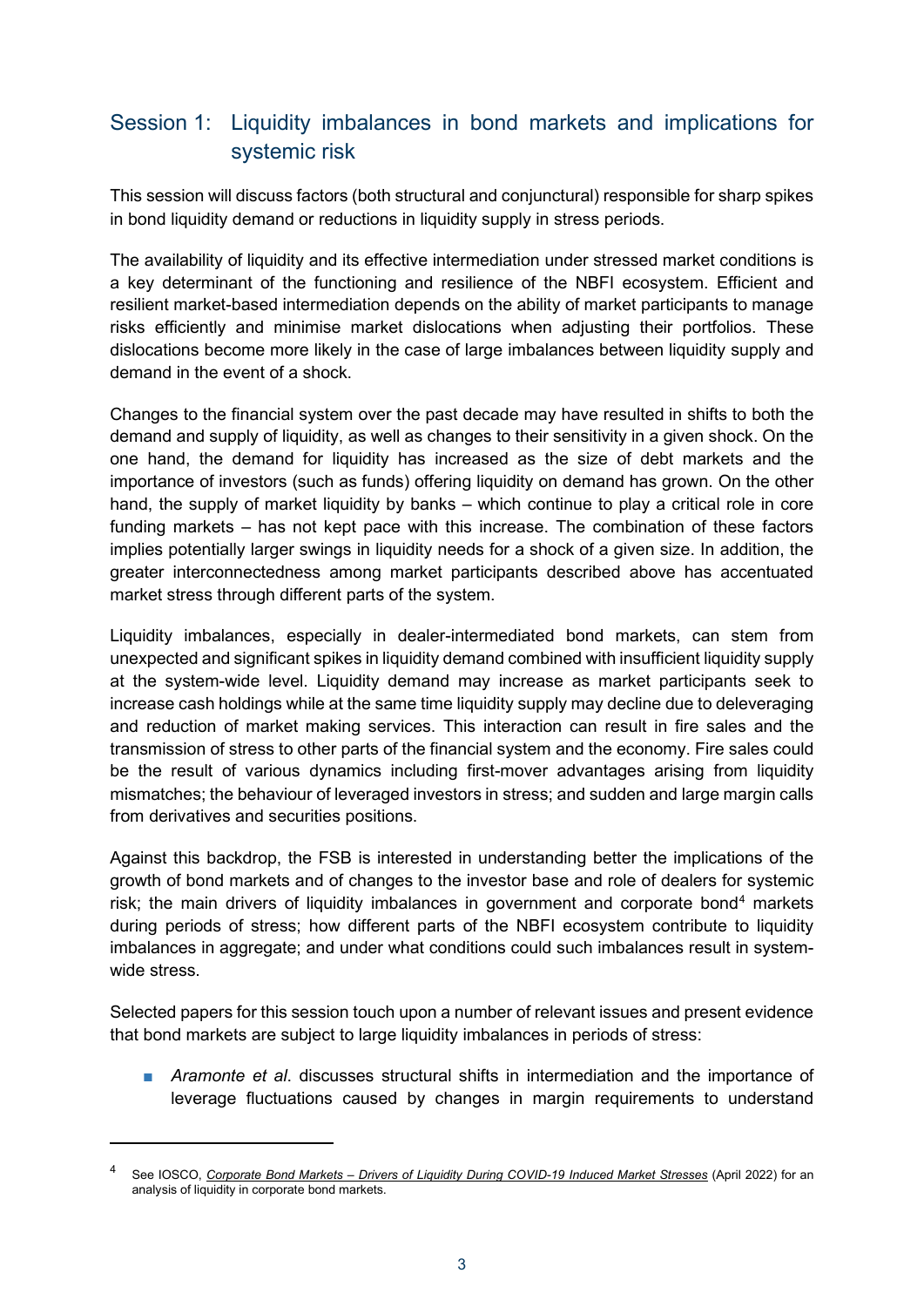changes in the supply and demand of liquidity. It also lays out a framework for the key channels of propagation of systemic risk, emphasising the role of leverage fluctuations through margin calls.

- *Czech et al.* analyses spill-over effects of the US dollar on other markets, resulting from its role as the global currency of choice. It shows that as non-US institutions hedge their dollar exposures using derivatives – and the US dollar tends to appreciate against other currencies in stress periods – these institutions sell their domestic safe assets to meet margin calls on their short positions exacerbating the stress in domestic markets.
- Jurkatis et al. examines the importance of bilateral relationships in dealerintermediated markets to access liquidity in stress. It shows that clients with a stronger relationship with a dealer receive better prices compared to other clients, especially in period of stress and for trades that cannot be matched against other order flow. This highlights the need for institutions to properly manage their liquidity and access to intermediation services.

#### Session 2: Interconnectedness in NBFI

This session will discuss concepts and methods of measuring interconnectedness within the NBFI ecosystem as well as linkages between the NBFI sector, banks, and the real economy.

The NBFI ecosystem comprises a diverse set of financial activities, entities and infrastructures interconnected among themselves, to the banking sector and to the broader economy. NBFI interconnectedness has grown over the past decade, including on a cross-border basis. [5](#page-3-0) Linkages with banks take different forms – funding connections (including through repo markets and backup lines of credit), investments in bank-issued instruments by non-bank entities, ownership links, and reliance on bank dealers for market intermediation. Moreover, cross-border links with banks and non-bank institutions have increased, not least owing to the use of the US dollar as a funding and investment currency. Financial centres and large advanced economies play a prominent role, as hosts of the largest and most interconnected non-bank financial institutions. An increasing number of these entities, in particular asset managers, are offering products, raising funds and channelling investments outside their home market. A consequence of these trends is that non-bank financial institutions have become more interconnected and also dependent on US dollar funding, while having less recourse than banks to funding sources such as central bank facilities. These linkages mean that stress can propagate across the financial system, highlighting the increased importance of assessing interconnectedness.

Recent work carried out by the FSB's Workstream on Interconnectedness Mapping (WIM) has involved the development of a taxonomy of financial sector linkages, categorising these connections based on the types of cash flows to which they are related. These included discretionary cash flows whose inception was voluntary (e.g. purchases of investment fund shares) and contingent cash flows that reflect obligations to counterparties or investors (e.g.

<span id="page-3-0"></span><sup>5</sup> See FSB, *[Global monitoring report on non-bank financial intermediation](https://www.fsb.org/2021/12/global-monitoring-report-on-non-bank-financial-intermediation-2021/)* (December 2021)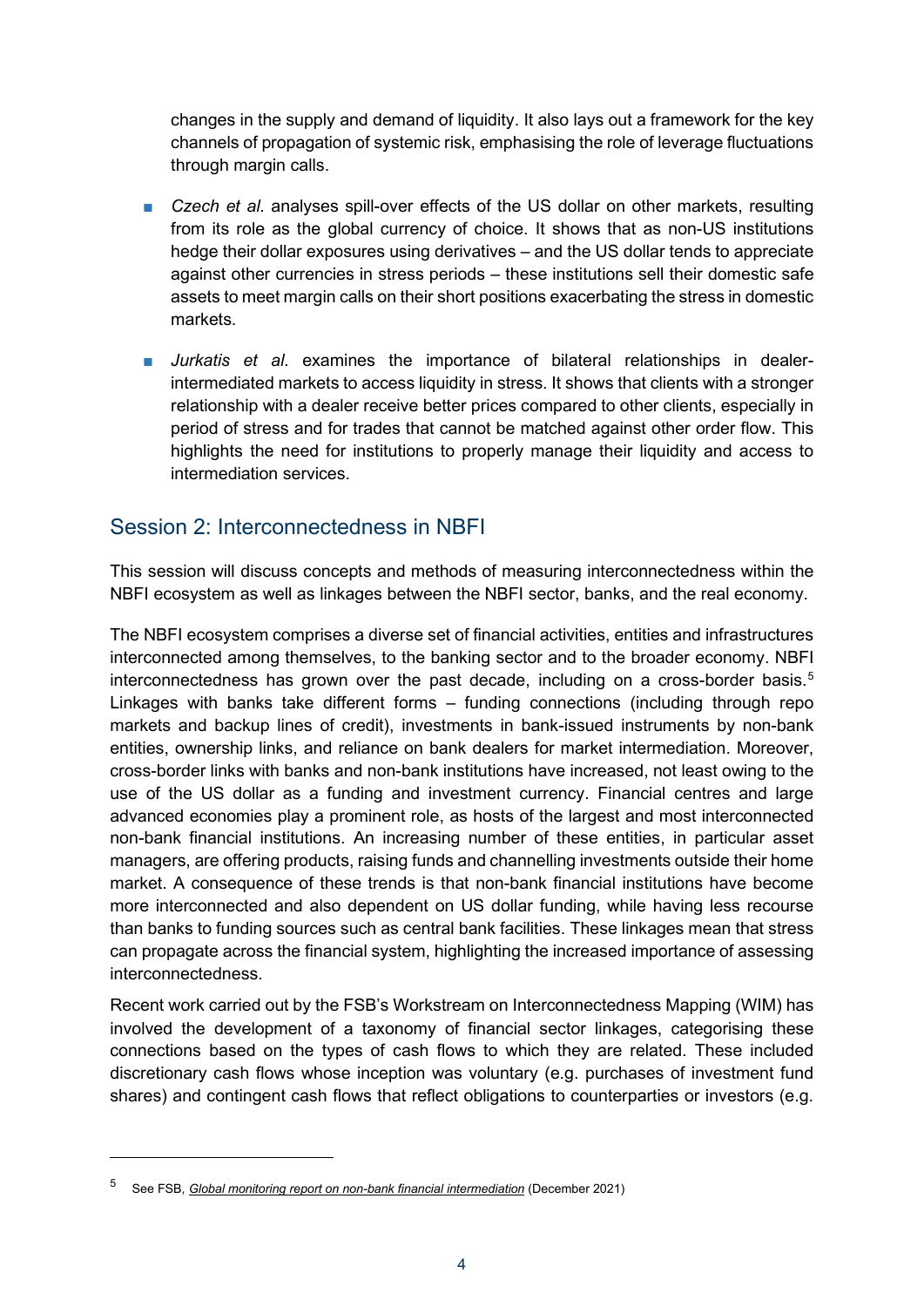margin payments). This taxonomy has enabled the FSB to develop maps illustrating financial interconnectedness that depict changes in cash flows in normal periods and periods of stress across different markets. Some of these maps have been published in various FSB and SSB reports analysing NBFI issues in the past two years.

In 2020, the WIM developed high-level 'analytical maps' to support the FSB's Holistic Review of the March 2020 market turmoil.<sup>[6](#page-4-0)</sup> These served as a starting point for 'zoomed-in' maps that illustrate further details of financial interconnections pertaining to certain sectors (money market funds, open-ended funds) and types of cash flows (margin calls, USD funding to emerging market economies).<sup>[7](#page-4-1)</sup> The 'zoomed-in' maps built up on the choice of sectors and categorisation of interlinkages used in the high-level 'analytical' maps and sought to capture greater detail and heterogeneity in certain areas of the financial system. In doing so they were able to shed further light on the channels through which the March 2020 market stress propagated across the financial system.

Very limited data was available with which to quantify financial interconnections within these maps, in particular on the scale of cash flows between different sectors. Slightly more data was available on the stocks of exposures between sectors, which for instance allowed for a partial quantification of the interconnections in the 'zoomed-in' maps on money market funds.

Against this backdrop, the FSB is interested in the types of NBFI linkages that are most relevant from a financial stability perspective; including the main mechanisms through which liquidity imbalances are transmitted through the financial system; under what circumstances can these mechanisms act as an absorber (as opposed to an amplifier) of shocks; and how interconnectedness in NBFI can be measured and monitored.

The papers selected for this session focus mainly on money markets, given their importance in the financial system:

- *Fache Rousová et al.* highlights the crucial role played by variation margin payments faced by investors holding money market funds (MMFs) in determining outflows. The paper highlights that some investors tend to treat MMFs as cash and, in March 2020, sold their MMF units when faced with margin calls on their derivative exposures.
- *Fricke et al.* documents significant cross-border effects of the 2014 US MMF reforms on euro area MMFs. The paper shows that funds based in Europe received large inflows from foreign investors following the US reforms, highlighting regulatory spillovers and the connectedness of international financial markets.
- *d'Avernas and Vandeweyer* argue that recent disruptions in US dollar money markets can be explained by the unintended consequences of new intraday liquidity regulations. Requiring banks to pre-fund expected flows generates intermittent shortages of intraday liquidity and restricts banks' supply of overnight liquidity, leading

<span id="page-4-1"></span><span id="page-4-0"></span><sup>6</sup> See FSB, *[Holistic review of the March market turmoil](https://www.fsb.org/2020/11/holistic-review-of-the-march-market-turmoil/)* (November 2020).

<sup>7</sup> See, for instance, FSB, *[Policy proposals to enhance money market fund resilience: Final report](https://www.fsb.org/2021/10/policy-proposals-to-enhance-money-market-fund-resilience-final-report/)* (October 2021); BCBS-CPMI-IOSCO, *[Review of margining practices:](https://www.bis.org/bcbs/publ/d526.htm) Consultative report* (October 2021); and FSB, *[US Dollar Funding and Emerging](https://www.fsb.org/2022/04/us-dollar-funding-and-emerging-market-economy-vulnerabilities/)  [Market Economy Vulnerabilities](https://www.fsb.org/2022/04/us-dollar-funding-and-emerging-market-economy-vulnerabilities/)* (April 2022).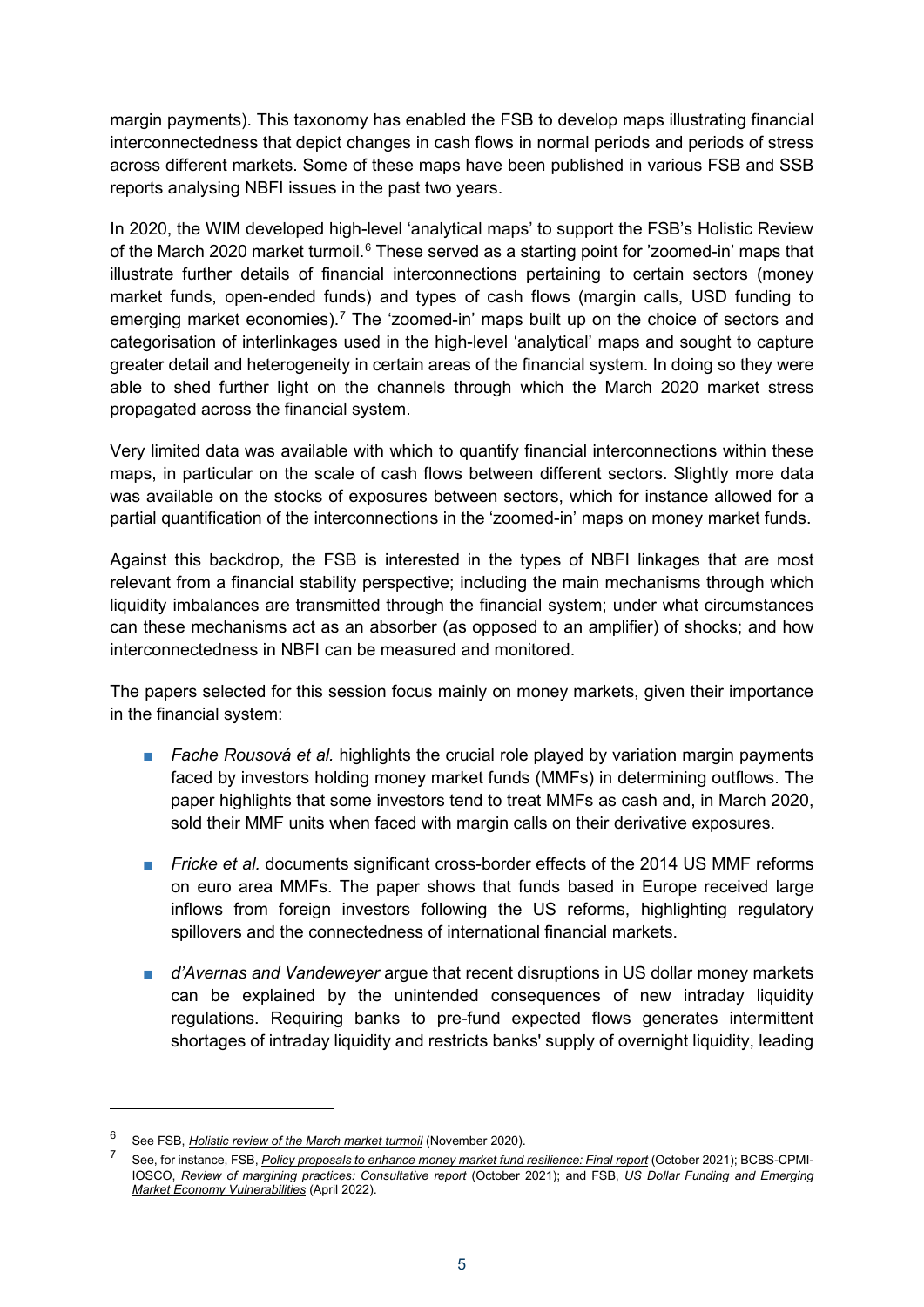to sharp spikes in short-term rates. This highlights the linkages of the NBFI and banking sectors.

#### Session 3: Data and tools to enhance risk assessment and monitoring the NBFI sector

This session will discuss data sources and analytical tools that authorities and market participants can use to monitor developments and assess potential amplifications and feedback loops in the event of exogenous and endogenous shocks.

A key theme emerging from the work carried out so far by the FSB is the existence of significant data gaps for NBFI risk monitoring by authorities. A number of market participants in FSB outreach events also stressed the importance of greater transparency for market functioning, especially in dealer-intermediated markets. An expanded coverage and better quality of data on the activities and positions of market participants as well as on market functioning could help the monitoring of trends and assessment of vulnerabilities in specific NBFI segments. The FSB work to date has highlighted that more data may be needed in some cases, such as on the preparedness of market participants for liquidity demands; MMF investor base; and issuance and trading activities fixed income markets. More effective use and greater sharing of information already collected (e.g. derivatives transactions in trade repositories) can also enhance monitoring of the build-up of risks.

Monitoring systemic risk in NBFI also involves the enhancement of existing, and development of new, analytical tools. Such tools could include refined indicators of vulnerabilities in individual NBFI sectors and associated with particular activities; segment-specific and systemwide interconnectedness maps (see above section); and stress tests, where appropriate, to assess the ability of market participants to respond to a shock and analyse common vulnerabilities and major spillovers across markets.

Against this backdrop, the FSB is interested in indicators to monitor risks in the NBFI sector; how existing data sources can be used more effectively for this purpose; whether further reporting or disclosure requirements should be considered; and the extent to which tools such as stress testing should be used to assess NBFI risks from a forward-looking perspective.

Selected papers for this session focus on measures that can be used to monitor risks in the NBFI sector and assess the functioning of financial markets:

- *Cincinelli et al.* analyses the relationship between non-bank intermediaries, leverage and systemic risk using a number of indicators. The paper finds that leverage is pro-cyclical for traditional banks, while it only becomes pro-cyclical for non-banks in periods of stress; and that, in general, non-banks contribute significantly to systemic risk.
- *Fukker et al.* introduces a novel method to assess the market price impact of sales in the presence of overlapping portfolios, to monitor a source of systemic risk. By looking at trading activity on a security-by-security basis, the paper shows that system-level losses due to overlapping portfolios in stress periods can be substantial.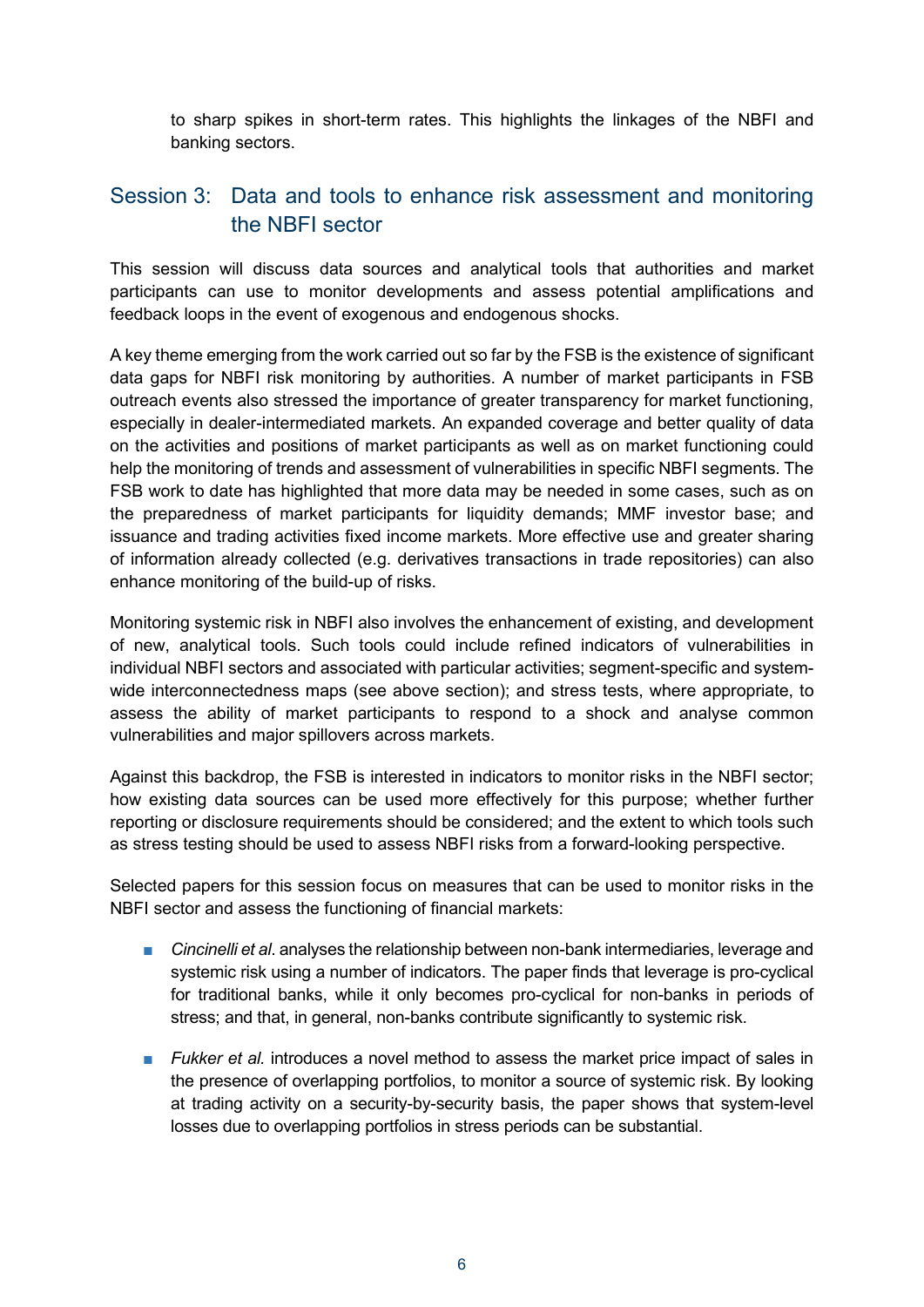Wu highlights the role of the liquidity premium in measuring the ease of trading corporate bonds and the underlying liquidity of the market. The paper documents a considerable increase in the liquidity premium for corporate bonds since the 2008 crisis and establishes a link between changes in liquidity premia and post-crisis regulation.

#### Session 4: Policy tools and approaches to address systemic risk in NBFI

This session will discuss policies that authorities should consider to enhance the resilience of the NBFI sector, drawing on the experience and lessons of the March 2020 market turmoil.

The FSB is assessing whether the current policy toolkit is adequate and effective from a system-wide perspective. This entails mapping existing policy tools into the different parts of the NBFI ecosystem and understanding their key features; examining the extent to which these tools have been/could be used to contain the build-up of liquidity imbalances; and exploring whether there is a case of redeploying any existing tools (e.g. in terms of their design or use), or adding new tools, to close gaps or address remaining vulnerabilities that could give rise to liquidity imbalances at the system-wide level.

There is already a well-established and diverse set of policy tools for NBFI. The FSB, working with SSBs, developed a framework and policy toolkit for strengthening the oversight and regulation of non-bank entities after the 200[8](#page-6-0) financial crisis. $^{\rm 8}$  The toolkit is designed to look at the underlying economic function rather than specific legal form and structure, and offers a range of options to address different risk types that may be present across entities and activities in the NBFI sector. Many of these tools have been developed to serve other purposes (e.g. investor protection), but they can also be useful to address systemic risk.

Policies to address systemic risk in NBFI will have to take into account the heterogeneity of the sector and the diversity of business models, balance sheets and financial exposures that may give rise to vulnerabilities. Policy measures to strengthen the resilience of individual parts of the NBFI ecosystem are therefore a key part of addressing systemic risk in NBFI. The November 2021 FSB progress report notes that such policies could include measures to reduce liquidity demand spikes, to enhance the resilience of liquidity supply in stress, and to enhance risk monitoring and the preparedness of authorities and market participants. International cooperation and coordination is necessary given the cross-border nature of NBFI.

Policies to address systemic risk associated with NBFI need to consider the impact on financial system resilience as a whole. Measures to enhance resilience of individual segments may not effectively address systemic risks if they result in the transfer of risk to other sectors, including to entities or activities currently outside of the regulatory perimeter. Efforts to strengthen NBFI resilience should not therefore compromise the resilience in other parts of the financial system.

Complementary to these policies is work on operational considerations for effective official sector interventions to address market dysfunction. The objective of this work is not to promote interventions as a policy tool to enhance NBFI resilience, but to help ensure official sector liquidity provision in events that threaten systemic stability without exacerbating moral hazard.

<span id="page-6-0"></span><sup>8</sup> See the FSB *[Policy Framework for Strengthening Oversight and Regulation of Shadow Banking Entities](https://www.fsb.org/2013/08/r_130829c/)* (August 2013).